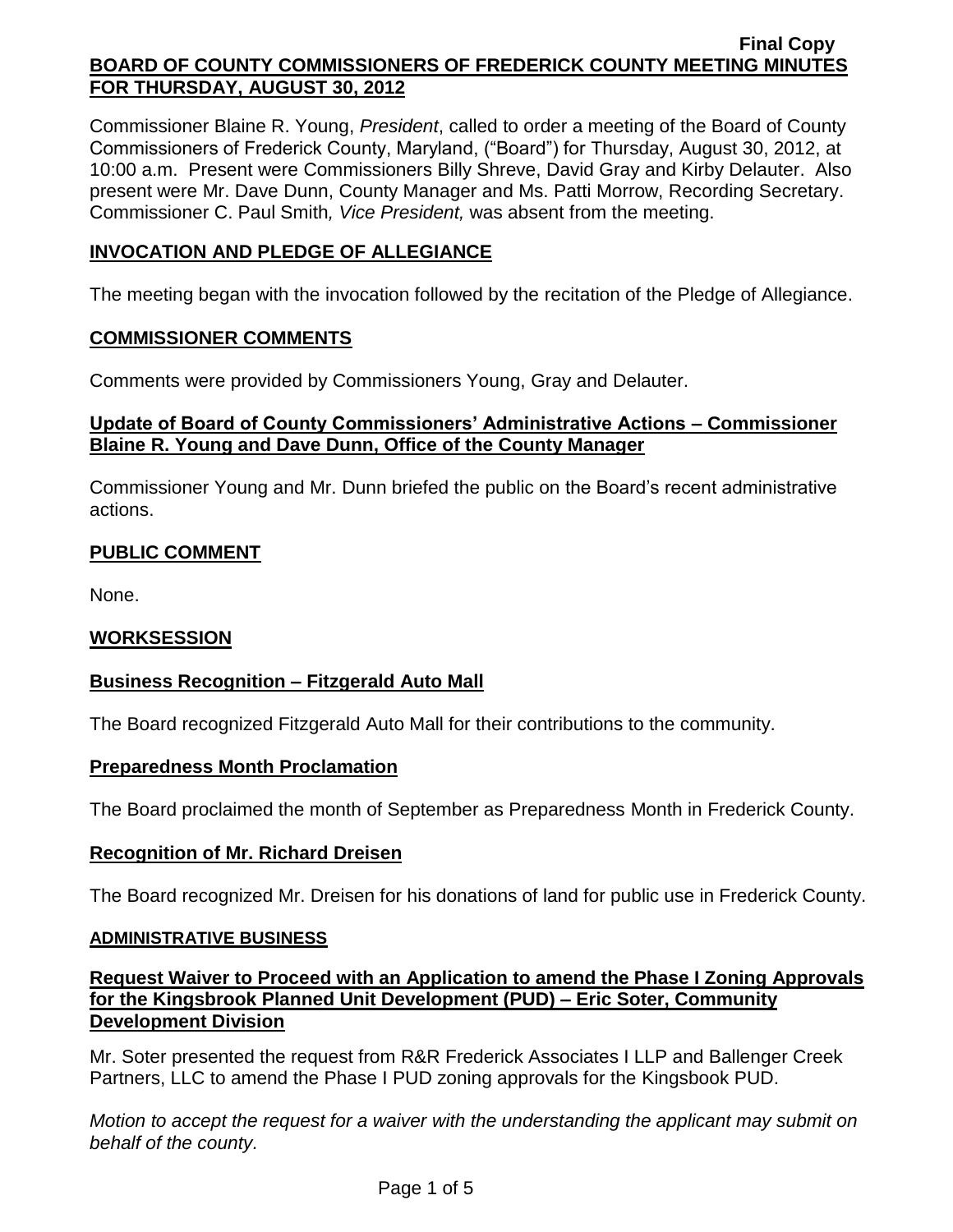| <b>COMMISSIONERS</b> | <b>MOTION</b> | <b>SECOND</b> | <b>YES</b> | <b>NO</b> | <b>ABSTAIN</b> | <b>NOT PRESENT</b> |
|----------------------|---------------|---------------|------------|-----------|----------------|--------------------|
| Young                |               |               |            |           |                |                    |
| <b>Smith</b>         |               |               |            |           |                |                    |
| <b>Shreve</b>        |               | ,,            |            |           |                |                    |
| Gray                 |               |               |            |           |                |                    |
| <b>Delauter</b>      |               |               |            |           |                |                    |

## **CONSENT AGENDA**

The following item was removed from the consent agenda:

• Purchasing Memo #13-028 – Trailer-Type Building for Urbana Road Satellite Facility Staff Building

The following items were presented on the consent agenda:

- Purchasing Memo #13-027 Storm Drain Repair for the Installation of Pressure Concrete for Various County Culverts (Piggyback Contract) Award to: Proshot Concrete, Inc. Award amount: Up to \$360,000.00
- Change Order No. 1 Old Citizens Care and Rehabilitation Center / Montevue Assisted Living Hazmat Abatement - Chuck Nipe, Public Works Division
- Change Order No. 14 FY 2012 Bituminous Overlay of Various County Roadways Chuck Nipe, Public Works Division
- Declaration to Establish and Retain Easement for Water and Sewer at Urbana Community Park Site – Beth Ramacciotti, Utilities and Solid Waste Management Division
- Wagner-Peyser Receptionist FY 2013 Grant Laurie Holden, Citizens Services **Division**
- FFY 2012 Emergency Management Performance Grant and Attached Budget Transfer – Seamus Mooney, Emergency Management Division
- FY 2012 Emergency Medical Dispatchers Training Grant Application Chip Jewell, Emergency Management Division

*Motion to approve the consent agenda as amended.*

| <b>COMMISSIONERS</b> | <b>MOTION</b> | <b>SECOND</b> | <b>YES</b> | <b>NO</b> | <b>ABSTAIN</b> | <b>NOT PRESENT</b> |
|----------------------|---------------|---------------|------------|-----------|----------------|--------------------|
| Young                |               |               |            |           |                |                    |
| <b>Smith</b>         |               |               |            |           |                |                    |
| <b>Shreve</b>        |               | "             |            |           |                |                    |
| Gray                 |               |               |            |           |                |                    |
| <b>Delauter</b>      |               |               |            |           |                |                    |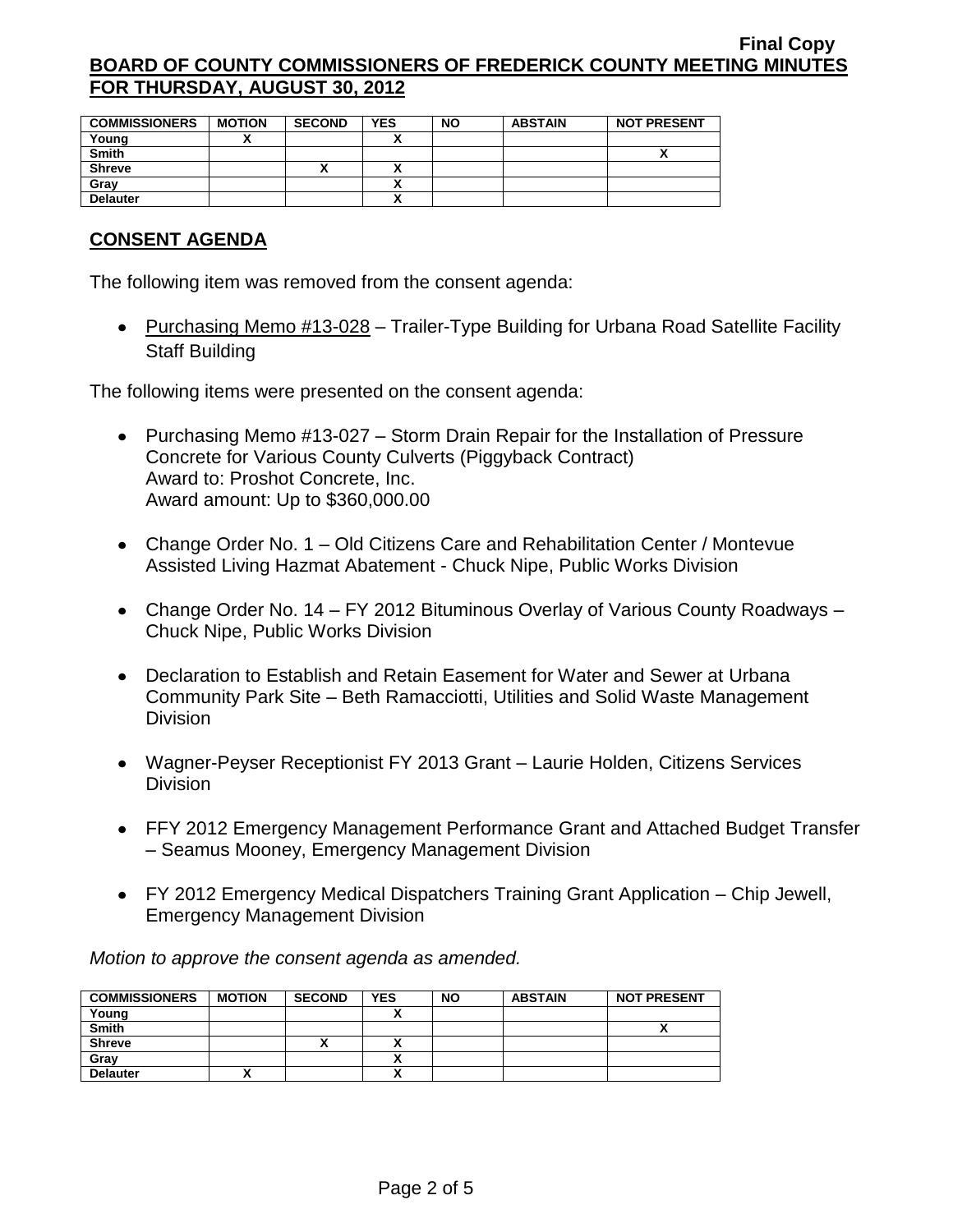## **ADMINISTRATIVE BUSINESS**

## **Purchasing Memo #13-028 – Trailer-Type Building for Urbana Road Satellite Facility Staff Building**

Mr. Tom Meunier and Mr. Chuck Nipe, Public Works Division and Mr. Bruce Johnson, Finance Division, commented on the purchase request.

Staff was given direction. No action was taken on this item.

### **PUBLIC HEARINGS**

## **Continuance of Water and Sewerage Plan Amendment Case WS-12-3, Homewood Retirement Centers – Tim Goodfellow, Community Development Division**

The public hearing regarding WS-12-3 was continued from June 28.

Commissioner Young swore in those who were to testify.

Mr. Mark Friis, Rodgers Consulting and Mr. Ernest Angell, Homewood Retirement Centers, commented on behalf of the applicant.

There was no public comment.

*Motion to approve the reclassification of Parcel 320 (27 acres) from W-4 Dev./S-4 Dev to W-3 Dev./ S-3 Dev. and Parcel 328 (72 acres) from W-5 Dev./S-5 Dev. to W-4 Dev./S-4 Dev. – Passed 4-0.*

| <b>COMMISSIONERS</b> | <b>MOTION</b> | <b>SECOND</b> | <b>YES</b> | <b>NO</b> | <b>ABSTAIN</b> | <b>NOT PRESENT</b> |
|----------------------|---------------|---------------|------------|-----------|----------------|--------------------|
| Young                |               |               |            |           |                |                    |
| <b>Smith</b>         |               |               |            |           |                |                    |
| <b>Shreve</b>        |               |               |            |           |                |                    |
| Gray                 |               |               | ^          |           |                |                    |
| <b>Delauter</b>      |               | "             | A          |           |                |                    |

**To Consider a Proposed Ordinance to Revise Ordinance No. 11-08-574 and Ordinance No. 11-29-595 to Allow Transfer of Certain Lots or Parcels in Lake Linganore without Payment in Full of the Benefit Assessment – Kevin Demosky and Brenda Teach, Utilities and Solid Waste Management Division**

A public hearing was held, as duly advertised, to revise Lake Linganore benefit assessment ordinances.

Mr. Demosky and Ms. Teach presented the proposed ordinance.

Public comment was received from Howard Wilson.

Mr. Mike Marschner, Office of the County Manager and Ms. Lori Depies, Finance Division, commented on the ordinance.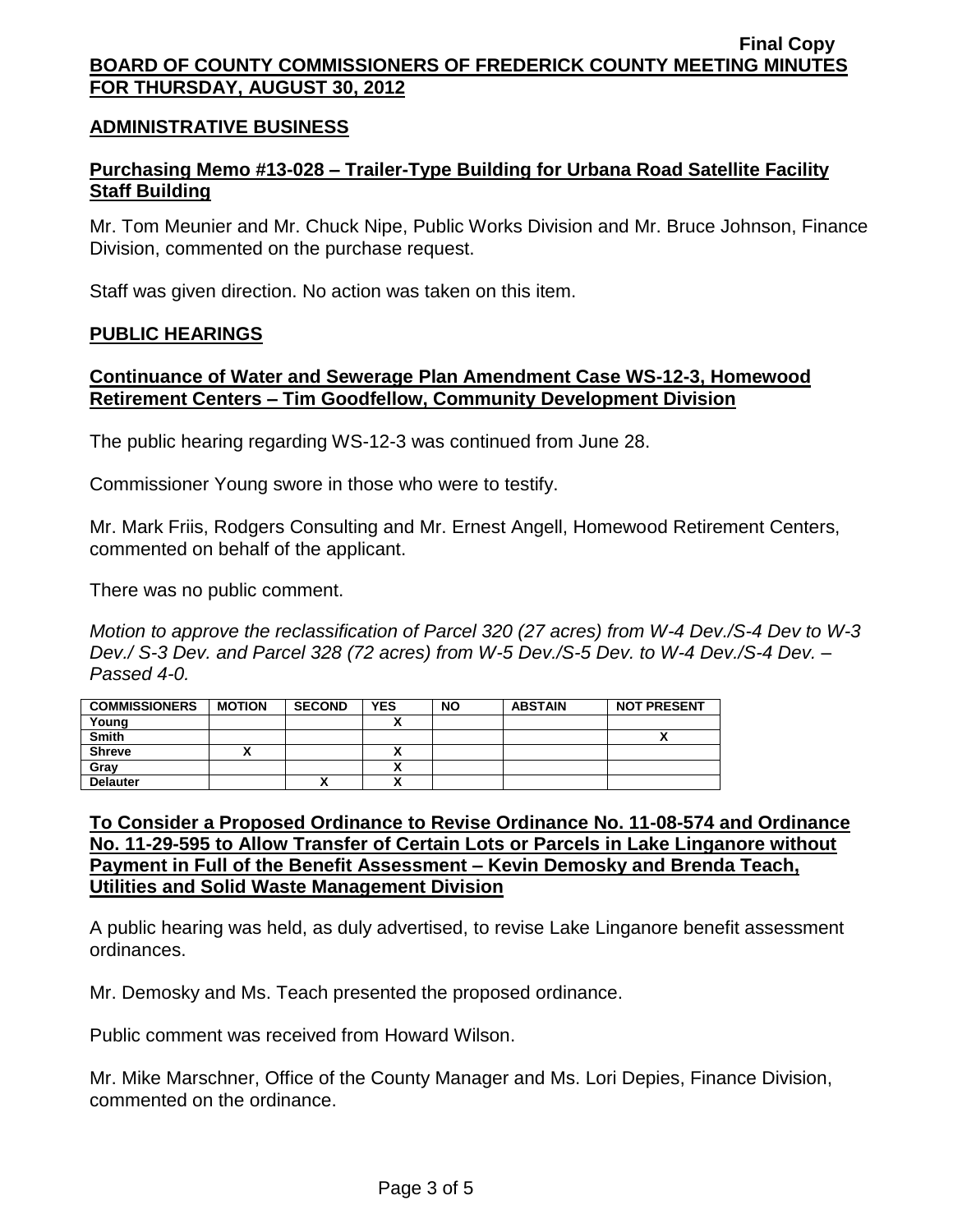*Motion to adopt the ordinance to allow the transfer of property in Lake Linganore without payment in full of the benefit assessment which would follow the properties for up to 20 years or until paid in full – Passed 4-0.*

| <b>COMMISSIONERS</b> | <b>MOTION</b> | <b>SECOND</b> | <b>YES</b> | <b>NO</b> | <b>ABSTAIN</b> | <b>NOT PRESENT</b> |
|----------------------|---------------|---------------|------------|-----------|----------------|--------------------|
| Young                |               |               |            |           |                |                    |
| <b>Smith</b>         |               |               |            |           |                |                    |
| <b>Shreve</b>        |               |               |            |           |                |                    |
| Grav                 |               |               |            |           |                |                    |
| <b>Delauter</b>      |               | "             | ,,         |           |                |                    |

#### **WORKSESSION**

## **Final Report on the Driving Surface Aggregate Demonstration Project – Dave Olney, Public Works Division**

Mr. Olney and Mr. Robert Shen, Public Works Division, presented the report.

Public comment was received from Susan Hanson.

No action was taken on this item as it was informational.

## **AGENDA BRIEFING**

Commissioner Young noted the Board would hold public hearings on Thursday, September 6, 2012, at 10:00 a.m. regarding Zoning Text Amendment #ZT-12-14 – To Amend the Frederick County Code Relating to Nongovernmental Utilities and Nongovernmental Electric Substations and to consider the submission of a Community Development Block Grant and Adoption of a Resolution.

## **Bid Award – Purchasing Memo #13-029, Request for Issuance of Task Order to Wilson T. Ballard Company for MD 85 and I-270 Short Term Project (Sole Source) – Bruce Johnson, Finance Division**

*Motion to approve Purchasing Memo #13-029 as presented.*

| <b>COMMISSIONERS</b> | <b>MOTION</b> | <b>SECOND</b> | <b>YES</b> | <b>NO</b> | <b>ABSTAIN</b> | <b>NOT PRESENT</b> |
|----------------------|---------------|---------------|------------|-----------|----------------|--------------------|
| Young                |               |               |            |           |                |                    |
| <b>Smith</b>         |               |               |            |           |                |                    |
| <b>Shreve</b>        |               |               |            |           |                |                    |
| Grav                 |               |               |            |           |                |                    |
| <b>Delauter</b>      |               |               |            |           |                |                    |

## **Conveyance of Sanner Property Fire Station Site – Tom Owens, Fire and Rescue Services Division**

Mr. Owens and Mr. Steve Leatherman, Fire and Rescue Services Division, presented the The City of Frederick's request to have the Board re-confirm the interest in the Sanner property for future fire station use.

*Motion to reconfirm the county's interest in the property by the conveyance of a letter signed by Commissioner Young to Mayor McClement, The City of Frederick.*